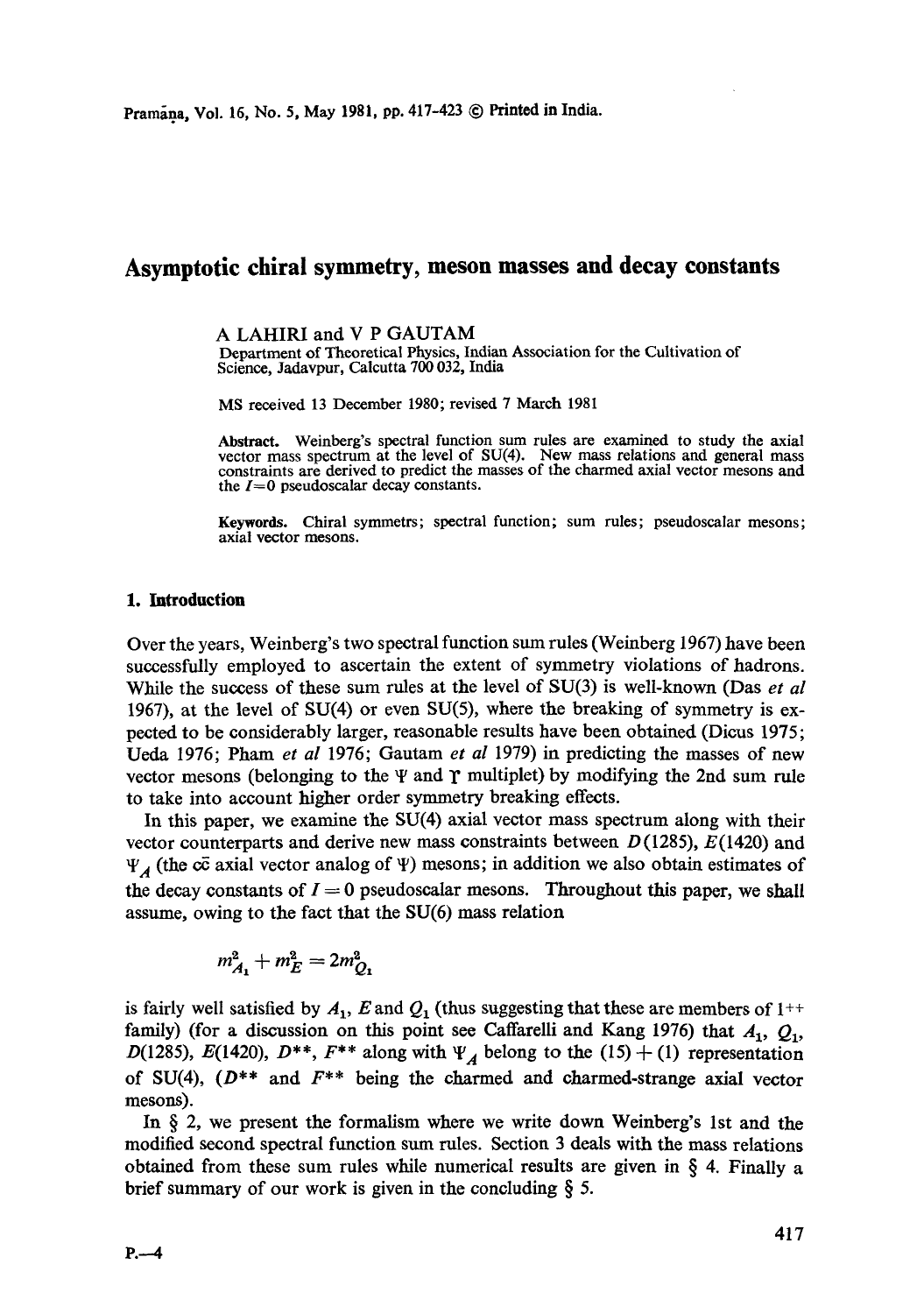# **2. Formalism**

Assuming in analogy with the SU(3) theory, the validity of asymptotic symmetry, Weinberg's first sum rule can be written as

$$
\int_{0}^{\infty} dm^{2} \frac{\rho_{v}^{i,j}(m^{2})}{m^{2}} = \int_{0}^{\infty} dm^{2} \left[ \frac{\rho_{v}^{i,j}(m^{2})}{m^{2}} + \rho_{0}^{i,j}(m^{2}) \right] = C \left[ \delta_{ij} + (k-1) \delta_{i0} \delta_{j0} \right],
$$
\n(1)

where  $\rho_v^{i,j}$  is the spin 1 spectral function of the SU(4) vector currents  $V^i_{\mu}$ ,  $\rho_A^{i,j}$  and  $\rho_0^{i,j}$  are the spin 1 and spin 0 analog of SU(4) axial vector currents  $A^i_{\mu}$ , and C and k are constants independent of the  $SU(4)$  index *i*. The second sum rule in the exact SU(4) limit

$$
\int_{0}^{\infty} dm^{2} \rho_{v}^{i,j}(m^{2}) = \int_{0}^{\infty} dm^{2} \rho_{A}^{i,j}(m^{2}) = \text{constant}
$$
 (2)

has however to be modified to take into account the effects of symmetry-breaking and provide consistency with the first sum rule (Das *et al* 1967; Sakurai 1967). We parametrise this breaking at the SU(4) level by writing

$$
\int_{0}^{\infty} dm^{2} \rho_{v}^{i,j}(m^{2}) = \int_{0}^{\infty} dm^{2} \rho_{A}^{i,j}(m^{2}) = C \left[M\delta_{ij} + l\delta_{i0}\delta_{j0} + N(d_{8ij} + \alpha d_{15ij})\right], (3)
$$

where SU(4) invariant parameters  $M$ ,  $N$ , and  $\alpha$  are to be determined from experimental inputs.

Writing the matrix elements of SU(4) currents  $V^i_\mu$  and  $A^i_\mu$  as

$$
\sqrt{2q_0} \langle 0 | V^i_\mu | \omega(q) \rangle = g^i_\omega \epsilon_\mu(q); \sqrt{2q_0} \langle 0 | A^i_\mu | D(q) \rangle = g^i_D \epsilon_\mu(q)
$$
  

$$
\sqrt{2q_0} \langle 0 | V^i_\mu | K^{*j}(q) \rangle = g^i_{K^*} \epsilon_\mu(q); \sqrt{2q_0} \langle 0 | A^i_\mu | \pi(q) \rangle = if_\pi q_\mu, \text{ etc. (4)}
$$

and restricting ourselves to ground state mesons only, we obtain from equation (1) the set of relations

$$
C = g_{\rho}^{2}/m_{\rho}^{2} = g_{K^{*}}^{2}/m_{K^{*}}^{2} = g_{D^{*}}^{2}/m_{D^{*}}^{2} = g_{F^{*}}^{2}/m_{F^{*}}^{2} = g_{A_{1}}^{2}/m_{A_{1}}^{2} + f_{\pi}^{2},
$$
  
=  $g_{Q_{1}}^{2}/m_{Q_{1}}^{2} + f_{K}^{2} = g_{D^{**}}^{2}/m_{D^{**}}^{2} + f_{D}^{2} = g_{F^{**}}^{2}/m_{F^{**}}^{2} + f_{F}^{2},$  (5)

where  $Q_1$ ,  $D^{**}$ ,  $F^{**}$  are the axial-vector counterparts of the vector mesons  $K^*$ ,  $D^*$ and F\* and

$$
C = \sum_{V} \frac{(g_V^8)^2}{m_V^2} = \sum_{V} \frac{(g_V^{15})^2}{m_V^2} = \frac{1}{X} \sum_{V} \frac{(g_V^0)^2}{m_V^2},
$$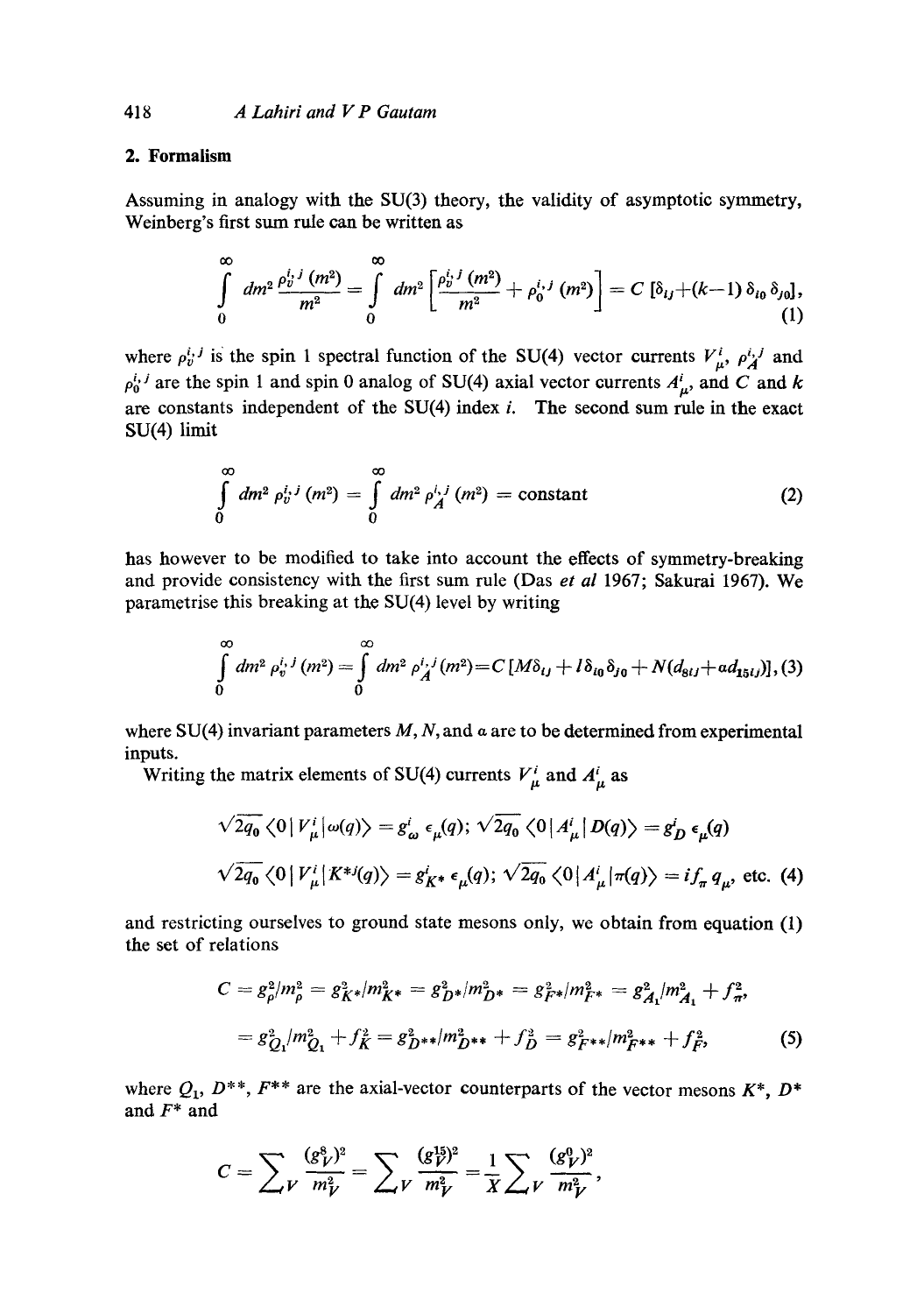*Chiral symmetry, meson masses and decay constants* 419

$$
= \sum_{A} \frac{(g_A^8)^2}{m_A^2} + \sum_{P} (f_P^8)^2 = \sum_{A} \frac{(g_A^{15})^2}{m_A^2} + \sum_{P} (f_P^{15})^2,
$$
  

$$
= \frac{1}{X} \Big[ \sum_{A} \frac{(g_A^0)^2}{m_A^2} + \sum_{P} (f_P^9)^2 \Big],
$$
  
and 
$$
0 = \sum_{A} \frac{g_Y^8}{m_A^8} = \sum_{A} \frac{g_Y^8}{m_A^8} = \sum_{A} \frac{g_Y^8}{m_A^8}.
$$
 (6)

$$
\begin{split}\n&\angle V \, m_V^2 \, \angle V \, m_V^2 \, \angle V \, m_V^2 \\
&= \sum_A \frac{g_A^3 \, g_A^{15}}{m_A^2} + \sum_P f_p^8 f_p^{15} = \sum_A \frac{g_A^{15} \, g_A^0}{m_A^2} + \sum_P f_p^{15} f_p^0, \\
&= \sum_A \frac{g_A^0 \, g_A^8}{m_A^2} + \sum_P f_p^0 f_p^8,\n\end{split} \tag{7}
$$

where  $\Sigma_V$  denotes summation over  $\omega$ ,  $\Phi$  and  $\Psi$  mesons,  $\Sigma_A$  over D, E and  $\Psi_A$ mesons and  $\Sigma_p$  over  $\eta$ ,  $\eta'$  and  $\eta_c$  mesons,  $\eta_c$  being the  $c\bar{c}$  pseudoscalar analog of  $\tilde{\Psi}$ . The modified second sum rule given by (3) leads to

$$
g_{\rho}^{2} = g_{A_{1}}^{2} = C \left[ M + N \left( \frac{1}{\sqrt{3}} + \frac{a}{\sqrt{6}} \right) \right],
$$
  
\n
$$
g_{K}^{2} \cdot g_{C_{1}}^{2} = c \left[ M + N \left( -\frac{1}{2\sqrt{3}} + \frac{a}{\sqrt{6}} \right) \right],
$$
  
\n
$$
g_{D}^{2} \cdot g_{D}^{2} \cdot g_{D}^{2} \cdot g_{D}^{2} \cdot g_{D}^{2} \cdot g_{D}^{2} \cdot g_{D}^{2} \cdot g_{D}^{2} \cdot g_{D}^{2} \cdot g_{D}^{2} \cdot g_{D}^{2} \cdot g_{D}^{2} \cdot g_{D}^{2} \cdot g_{D}^{2} \cdot g_{D}^{2} \cdot g_{D}^{2} \cdot g_{D}^{2} \cdot g_{D}^{2} \cdot g_{D}^{2} \cdot g_{D}^{2} \cdot g_{D}^{2} \cdot g_{D}^{2} \cdot g_{D}^{2} \cdot g_{D}^{2} \cdot g_{D}^{2} \cdot g_{D}^{2} \cdot g_{D}^{2} \cdot g_{D}^{2} \cdot g_{D}^{2} \cdot g_{D}^{2} \cdot g_{D}^{2} \cdot g_{D}^{2} \cdot g_{D}^{2} \cdot g_{D}^{2} \cdot g_{D}^{2} \cdot g_{D}^{2} \cdot g_{D}^{2} \cdot g_{D}^{2} \cdot g_{D}^{2} \cdot g_{D}^{2} \cdot g_{D}^{2} \cdot g_{D}^{2} \cdot g_{D}^{2} \cdot g_{D}^{2} \cdot g_{D}^{2} \cdot g_{D}^{2} \cdot g_{D}^{2} \cdot g_{D}^{2} \cdot g_{D}^{2} \cdot g_{D}^{2} \cdot g_{D}^{2} \cdot g_{D}^{2} \cdot g_{D}^{2} \cdot g_{D}^{2} \cdot g_{D}^{2} \cdot g_{D}^{2} \cdot g_{D}^{2} \cdot g_{D}^{2} \cdot g_{D}^{2} \cdot g_{D}^{2} \cdot g_{D}^{2} \cdot g_{D}^{2} \cdot g_{D}^{2} \cdot g_{D}^{2} \cdot g_{D}^{2} \cdot g_{D}^{2} \cdot g_{D}^{2} \cdot g_{D}^{2} \cdot g_{D}^{2} \cdot
$$

and

and

$$
\sum_{\nu} g^{15} g_{\nu}^0 = \sum_{A} g^{15}_{A} g_{A}^0 = \frac{CN}{\sqrt{2}} a \ ( = \sqrt{3} \ a\beta),
$$
  

$$
\sum_{\nu} g_{\nu}^0 g_{\nu}^8 = \sum_{A} g_A^0 g_A^8 = \frac{CN}{\sqrt{2}} (= \sqrt{3} \ \beta).
$$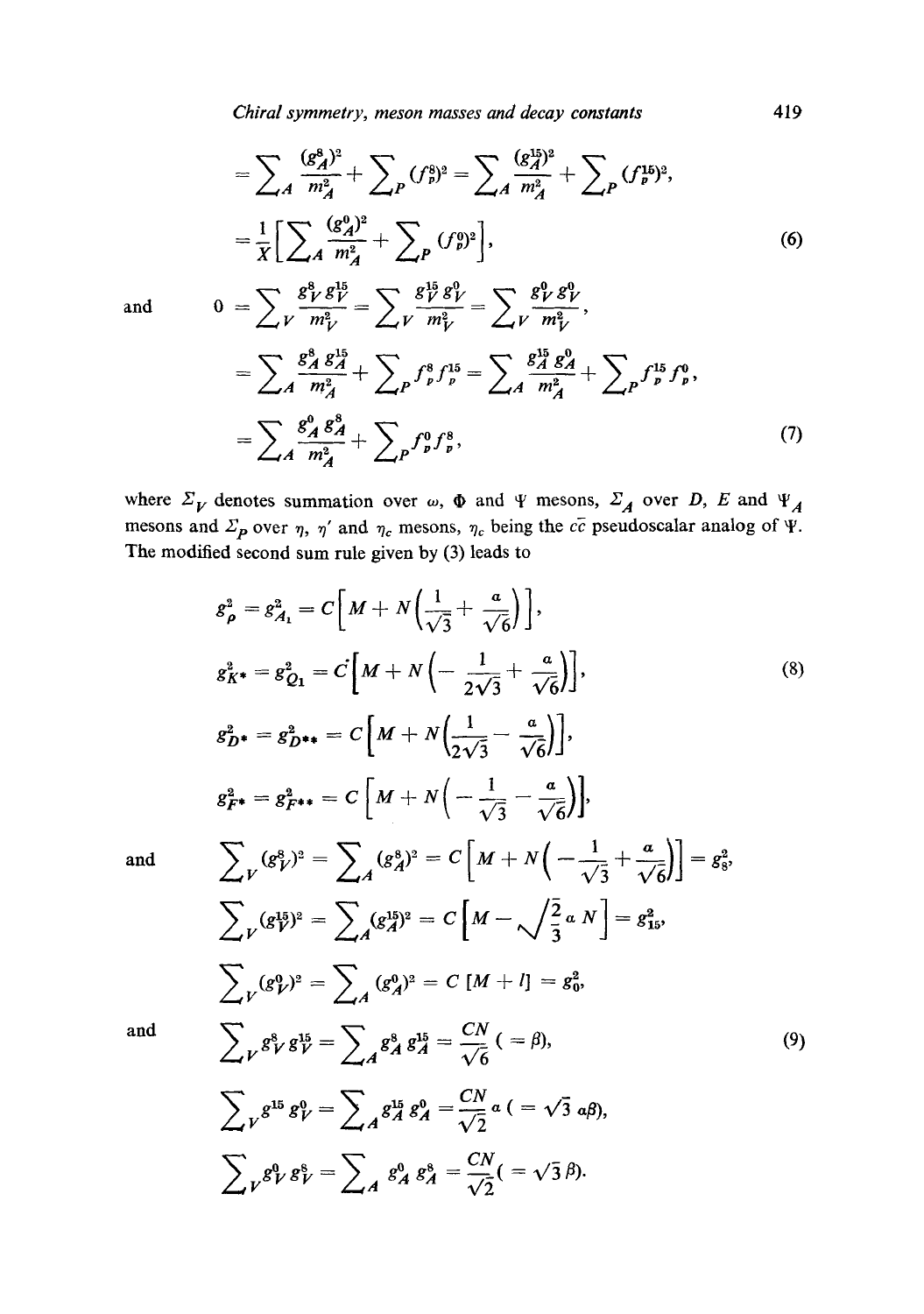### 420 *A Lahiri and V P Gautam*

In the following section, we shall use the set of relations  $(5) - (9)$  to obtain mass constraint equations.

#### **3. Mass rules**

Before deriving the mass rules, let us note that the parameter C appearing in (1) and (5) can be expressed as

$$
C = \frac{g_{\rho}^2}{m_{\rho}^2} = 2f_{\pi}^2,\tag{10}
$$

using the KSRF (Kawarabayashi and Suzuki 1966; Riazuddin and Fayyazuddin 1966) relation  $g_{\rho}^2 = 2 m_{\rho}^2 f_{\pi}^2$ . Thus equations (8) which take the form

$$
m_{A_1}^2 = \frac{C}{C - f_{\pi}^2} \Big[ M + N \Big( \frac{1}{\sqrt{3}} + \frac{a}{\sqrt{6}} \Big) \Big];
$$
  
\n
$$
m_{Q_1}^2 = \frac{C}{C - f_{K}^2} \Big[ M + N \Big( - \frac{1}{2\sqrt{3}} + \frac{a}{\sqrt{6}} \Big) \Big];
$$
  
\n
$$
m_{D^{**}} = \frac{C}{C - f_{D}^2} \Big[ M + N \Big( \frac{1}{2\sqrt{3}} - \frac{a}{\sqrt{6}} \Big) \Big];
$$
  
\n
$$
m_{\tilde{F}^{**}}^2 = \frac{C}{C - f_{F}^2} \Big[ M + N \Big( - \frac{1}{\sqrt{3}} - \frac{a}{\sqrt{6}} \Big) \Big];
$$
\n(11)

by using (5), become

$$
m_{A_1}^2 = 2\left[M + N\left(\frac{1}{\sqrt{3}} + \frac{a}{\sqrt{6}}\right)\right],
$$
  
\n
$$
(2 - f_{\alpha}^2/f_{\pi}^2) m_{Q_1}^2 = 2\left[M + N\left(-\frac{1}{2\sqrt{3}} + \frac{a}{\sqrt{6}}\right)\right],
$$
  
\n
$$
(2 - f_{D}^2/f_{\pi}^2) m_{D^{**}}^2 = 2\left[M + N\left(\frac{1}{2\sqrt{3}} - \frac{a}{\sqrt{6}}\right)\right],
$$
  
\n
$$
(2 - f_{F}^2/f_{\pi}^2) m_{F^{**}}^2 = 2\left[M + N\left(-\frac{1}{\sqrt{3}} - \frac{a}{\sqrt{6}}\right)\right].
$$
  
\n(12)

Equations (6) and (12) then imply

$$
m_{A_1}^2 = 2 m_{\rho}^2, \tag{13a}
$$

$$
(2 - f_K^2/f_\pi^2) m_{Q_1}^2 = 2 m_{K^*}^2,
$$
\n(13b)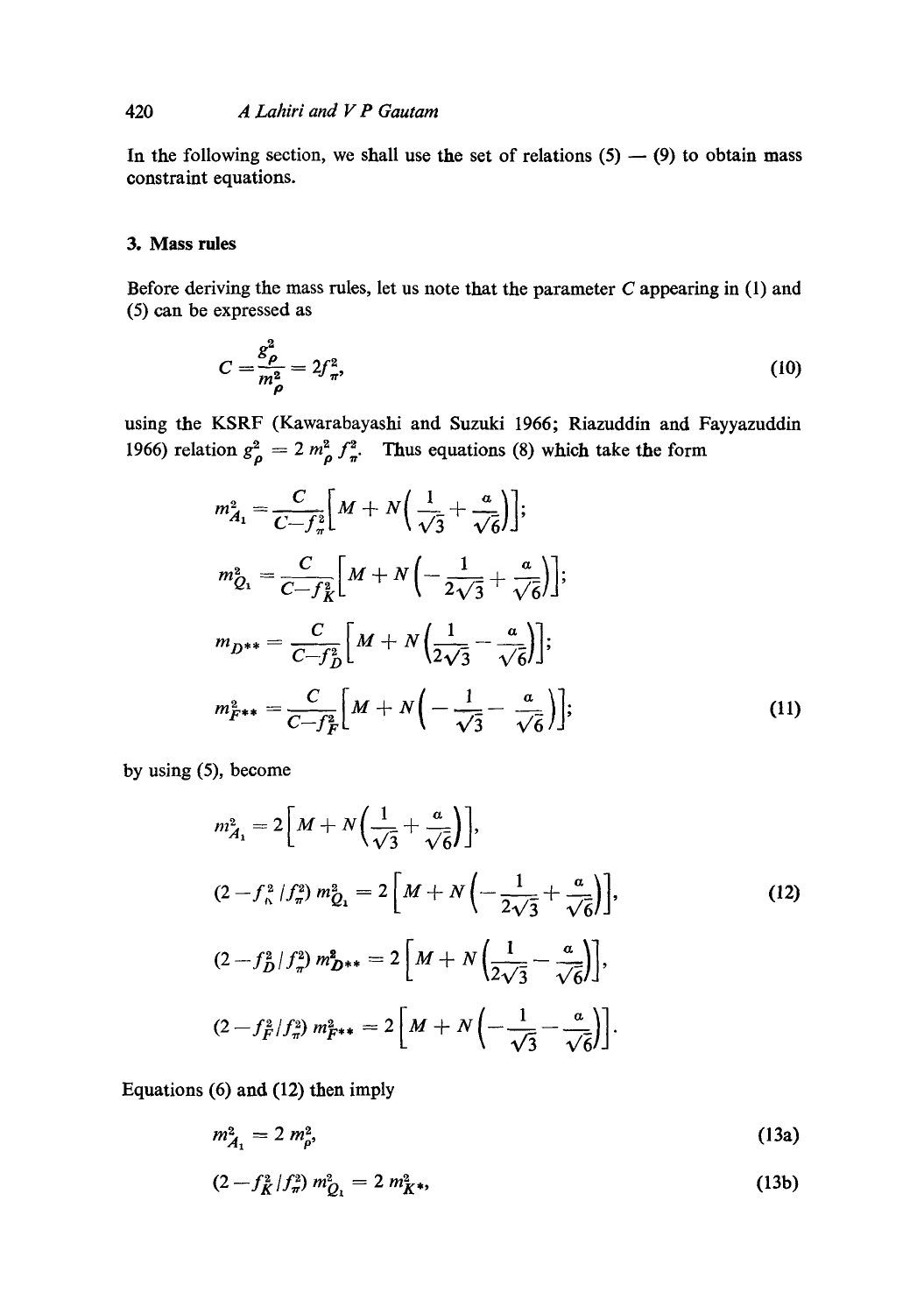*Chiral symmetry, meson masses and decay constants* 421

$$
(2 - f_D^2 / f_\pi^2) m_{D^{**}}^2 = 2 m_{D^*}^2
$$
 (13c)

$$
(2 - f_F^2/f_\pi^2) m_{F^{**}}^2 = 2 m_{F^{**}}^2,
$$
\n(13d)

where (13a) is the well-known Weinberg (1967) mass relation.

It is interesting to note that (13b) to (13d) simplify to the following relations

$$
m_{Q_1}^2 = 2 m_{K^*}^2; \quad m_{D^{**}}^2 = 2 m_{D^*}^2; \quad m_{F^{**}}^2 = 2 m_{F^*}^2,
$$
 (14)

if we assume that all the decay constants  $f_{\pi}$ ,  $f_K$ ,  $f_D$ ,  $f_F$  are equal. Equation (14) may be looked upon as a generalized version of the Weinberg relation (13a). Equation (14) also leads to an equal spacing sum rule

$$
m_{A_1} - m_{Q_1}^2 = m_{D^{**}}^2 - m_{F^{**}}^2,
$$
\n(15)

if we make use of the analogous mass rule for the vector mesons

$$
m_{\rho}^2 - m_{K^*}^2 = m_{D^*}^2 - m_{F^*}^2,\tag{16}
$$

which follows from  $(3)$ .

In addition, we also obtain for axial vector mesons D, E and  $\Psi_A$ , the following mass constraint equation by eliminating the coupling constants occurring in (6), (7) and (9)

$$
(m_{Y}^{2} f_{0,8}^{2} + \sqrt{3}\beta)^{2} (m_{Y}^{2} f_{15}^{2} - g_{15}^{2}) + (m_{Y}^{2} f_{8,15}^{2} + \beta)^{2} (m_{Y}^{2} f_{0}^{2} - g_{0}^{2})
$$
  
+ 
$$
(m_{Y}^{2} f_{15,0}^{2} + \sqrt{3}\alpha\beta)^{2} (m_{Y}^{2} f_{8}^{2} - g_{8}^{2}) = (m_{Y}^{2} f_{15}^{2} - g_{15}^{2})
$$
  

$$
(m_{Y}^{2} f_{0}^{2} - g_{0}^{2}) (m_{Y}^{2} f_{8}^{2} - g_{8}^{2}) - 2 (m_{Y}^{2} f_{0,8}^{2} + \sqrt{3}\beta) (m_{Y}^{2} f_{8,15}^{2} + \beta)
$$
  

$$
(m_{Y}^{2} f_{15,0}^{2} + \sqrt{3}\alpha\beta)
$$
  
(17a, b, c)

for  $Y = D$ , E and  $\Psi_A$  respectively, where

$$
f_8^2 = C - \sum_p (f_p^8)^2; \quad f_1^2 = C - \sum_p (f_p^{15})^2; \quad f_0^2 = CX - \sum_p (f_p^0)^2;
$$
  

$$
f_{8,15}^2 = \sum_p (f_p^8 f_p^{15}); \quad f_{15,0}^2 = \sum_p (f_p^{15} f_p^0); \quad f_{0,8}^2 = \sum_p (f_p^0 f_p^3).
$$
 (18)

Numerical solutions of (14) and (17) are now taken up in the following section.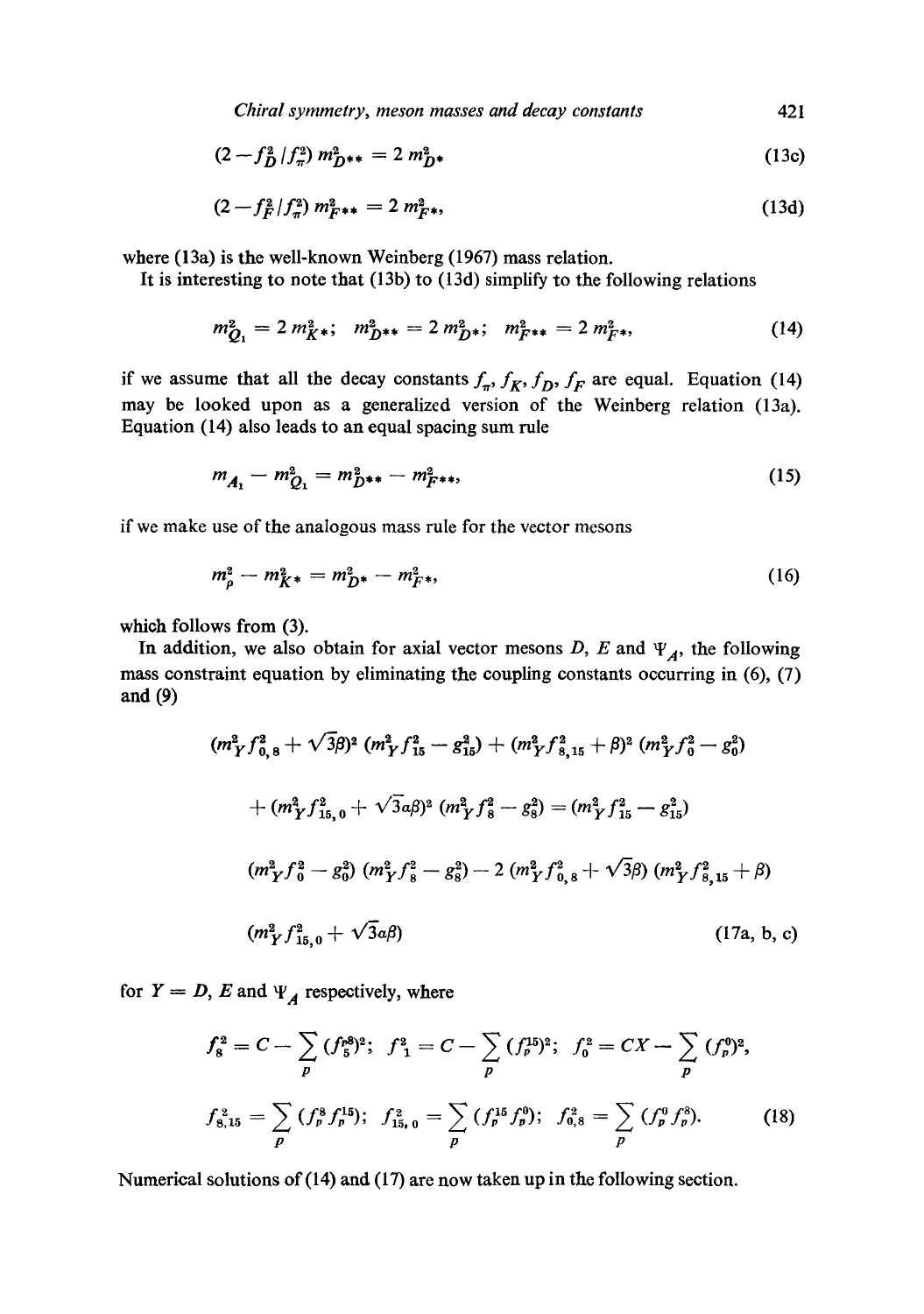#### **4. Numerical calculations**

Using the experimental masses for the vector mesons  $\rho$ ,  $K^*$ ,  $D^*$  and  $F^*$  as inputs, (14) gives

$$
M_{A_1} = 1.1 \text{ GeV}; \ m_{Q_1} = 1.26 \text{ GeV}; \ m_{D^{**}} = 2.84 \text{ GeV}; \ m_{F^{**}} = 3.03 \text{ GeV}.
$$
\n(19)

While the experimental numbers for  $m_{D^{**}}$  and  $m_{F^{**}}$  are awaited, our prediction for the masses of  $A_1$  and  $Q_1$  mesons are in good agreement with their experimental values of 1.1 GeV\* and 1.28 GeV respectively.

In order to solve the three equations given by (17), we first of all note that these relations involve five unknown parameters *viz. k, l,*  $f_8$ ,  $f_{15}$  and  $f_0$ . However, our experience with the vector mesons shows (Ueda 1976) that it is reasonable to assume the validity of  $U(4)$  symmetry:  $k=1$ ,  $l=0$ . Also  $\eta$  may be taken as a pure octet state with  $f_{\eta} = f_{\pi}$  (Gell-Mann *et al* 1968). This allows us to solve for  $f_{15}$  and  $f_0$  from (17) by taking the experimental masses from any one of the  $(I=0, J^p=1^+)$  set of mesons *viz.* (D,  $\Psi_A$ ) or (E,  $\Psi_A$ ) as inputs.\*\* By expressing  $f_8$ ,  $f_{15}$  and  $f_0$  in terms of the decay constants of the physical states  $\eta$ ,  $\eta'$  and  $\eta_c$  (keeping in view that  $\eta_c$  is an almost pure  $c\bar{c}$  pseudoscalar state) as

$$
f_8 = f_{\eta} = f_{\pi}; \ \ f_{15} = \frac{1}{2}(f_{\eta'} - \sqrt{3}f_{\eta_c}); \ \ f_0 = \frac{1}{2}(\sqrt{3}f_{\eta'} + f_{\eta_c}) \tag{20}
$$

our results are

$$
f_{\eta'}/f_{\pi} = 1.6; \ \ f_{\eta_c}/f_{\pi} = 0.8, \tag{21}
$$

corresponding to the set  $m_D = 1.285$  GeV,  $m_{\Psi A} = 3.51$  GeV and

$$
f_{\pmb{\eta'}}/f_{\pmb{\pi}} = 1.1; \ \ f_{\pmb{\eta}_c}/f_{\pmb{\pi}} = 0.4, \tag{22}
$$

for the other set  $m_E = 1.42$  GeV;  $m_{\Psi_A} = 3.51$  GeV.

#### **5. Conclusions**

We have recorded in this paper the results obtained for axial vector mesons from Weinberg's spectral function sum rules when extended to SU(4). In particular, we have obtained generalized mass relations of the form  $(mA)^2 = 2(m^2)^2$ , for  $I = 1$ and 1/2 axial vector and vector mesons respectively. The masses obtained of the charmed and charmed-strange axial vector mesons will provide a useful guide to the search for this class of mesons. For the isoscalars, we have obtained generalized mass constraint relations which relate the pseudoscalar decay constants to the masses of

<sup>&</sup>lt;sup>\*</sup>It may be remarked that the new experimental data indicate that the  $A_1$ -resonance is wider and may be at a higher mass than previously thought (Particle Data Table 1980).

<sup>\*\*</sup>The mass of the  $\Psi_A$  meson is around 3.51 GeV, see Particle Data Table (1980).